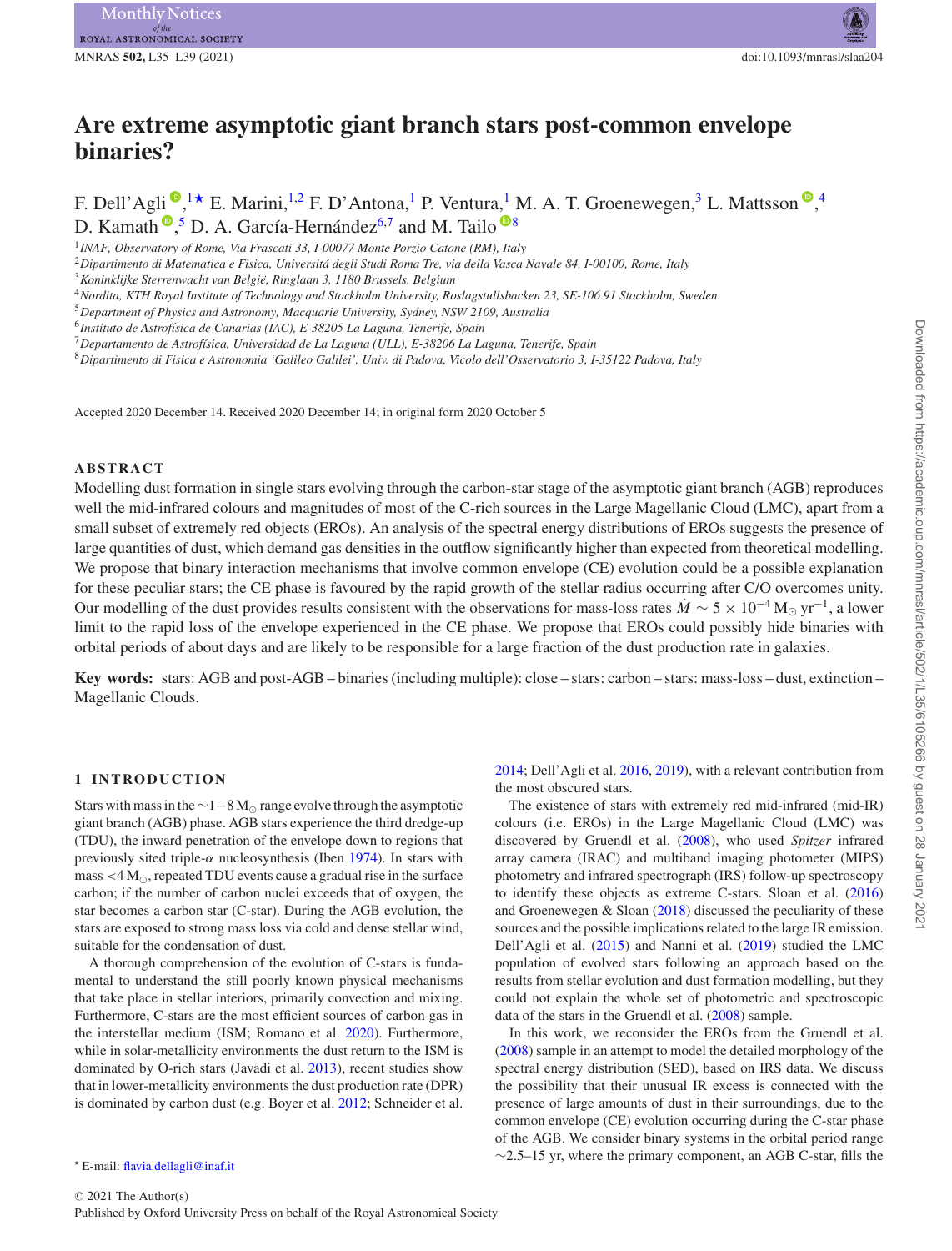Roche lobe (RL) first, begins to lose mass and starts a phase of rapid expansion, which further enhances the mass-loss rate, a phenomenon that proceeds on a dynamical time-scale (Paczyński [1976\)](#page-4-12).

This investigation can reveal important clues to understand the overall dust production efficiency by evolved stars in galaxies.

## **2 STELLAR EVOLUTION AND DUST FORMATION MODELLING**

We calculated evolutionary sequences of  $Z = 0.008$  stars with initial mass in the 1–3.5 M<sub>o</sub> range. Stars with mass  $M < 1$  M<sub>o</sub> are not considered because they do not become C-stars, as well as stars with mass  $M > 4 M_{\odot}$ , because they experience hot bottom burning, which destroys the surface carbon and inhibits the C-star stage (Ventura et al. [2014\)](#page-4-13).

The evolutionary sequences were calculated using the ATON code for stellar evolution (Ventura et al. [1998\)](#page-4-14). Convection, mass loss and opacities are described as in Ventura et al. [\(2014\)](#page-4-13). We modelled dust formation in the winds of AGB stars following the scheme proposed by Ferrarotti & Gail [\(2006\)](#page-4-15). Dust particles are assumed to form and grow in the outflow, which expands isotropically from the photosphere of the star. Dust growth is governed by the rate a which gas molecules collide with pre-existing seed particles, in turn connected to the molecules number density and thermal velocity. Dust formation is assumed to begin at the point in the outflow where the growth rate exceeds the vaporization rate, in turn related to the difference between the formation enthalpies of the solid compound and the individual gaseous reactants. All the relevant equations can be found in Ventura et al. [\(2012\)](#page-4-16).

The dust formation modelling is applied to some points during each inter-pulse and thermal pulse (TP) phase, chosen to properly follow the variation in the evolutionary properties of each star. This allows us to determine the evolution of the dust composition and of  $\tau_{10}$ , the optical depth at  $\lambda = 10 \ \mu \text{m}$ . The outcomes of the star+dust modelling were used as input for the radiation transport code DUSTY (Nenkova, Ivezic & Elitzur [1999\)](#page-4-17), to build a sequence of synthetic SEDs, which allow us to simulate the evolution of the (circum)stellar spectrum. The convolution with the transmission curves of various filters allows us to compute evolutionary tracks in the observational planes based on different photometric systems (black tracks in Fig. [1\)](#page-2-0).

# **3 EVOLUTIONARY PATTERN OF CARBON STARS**

The left panel of Fig. [1](#page-2-0) shows the evolution of AGB star models in the  $\tau_{10}$ −*L* plane. The increase in  $\tau_{10}$  is due to the gradual rise in the surface carbon and the consequent expansion of the external regions (Ventura & Marigo [2009\)](#page-4-18). These factors lead to a more efficient dust formation, because of the higher availability of carbon molecules and the cooler temperatures in the envelope, which favour condensation with respect to vaporization (Ferrarotti & Gail [2006\)](#page-4-15).

In the central panel of Fig. [1,](#page-2-0) we show the evolutionary tracks in the ([5.8]–[8.0], [8.0]) colour–magnitude diagram constructed on the basis of the IRAC filters of the *Spitzer Space Telescope*. The right panel of Fig. [1](#page-2-0) shows the evolutionary tracks in the ([F770W]– [F1800W], [F1800W]) diagram, where [F770W] and [F1800W] are the magnitudes obtained by convolving the synthetic SED with the transmission curves of two mid-IR filters of the mid-infrared instrument (MIRI), a camera mounted onboard the upcoming *James Webb Space Telescope* (*JWST*).

## **3.1 The extreme carbon star stage**

Grey points and red pentagons in Fig. [1](#page-2-0) refer to the LMC C-stars observed by *Spitzer*, in the area of the sky covered by the Surveying the Agents of Galaxy Evolution (SAGE) survey (Meixner et al. [2006\)](#page-4-19). Jones et al. [\(2017\)](#page-4-20) calculated the expected [F770W] and [F1800W] of these objects, via convolution of the IRS spectra with the MIRI transmission curves.

Here, we focus on the stars characterized by large IR excess, indicated with red symbols in Fig. [1.](#page-2-0) These involve the extreme stars from Gruendl et al. [\(2008\)](#page-4-7) and SSID 9, which shares similar characteristics. The appropriate combination of  $\tau_{10}$  and dust composition allows us to fit the observations, by reproducing all the major features in the spectra. The position of the red points in the left panel of Fig. [1](#page-2-0) was determined by adopting this method. Two examples of the SED fitting results are shown in the left and central panels of Fig. [2](#page-2-1) for the sources SSID 4171 and 4489. The main properties derived for the EROs are summarized in Table [1.](#page-2-2)

The optical depths of these stars are significantly higher than the theoretical expectations. Some consistency is found only for the brightest extreme stars, whose luminosity and  $\tau_{10}$  are similar to those of the last point of the track of the  $3-M_{\odot}$  star. In the colour– magnitude plane, the evolutionary tracks reproduce the positions of most evolved LMC stars in the sample, with the exception of the EROs.

The method used to determine the optical depths of the model described in Section 2 has some limitations. The stationary wind neglects the effects of pulsation (Höfner  $&$  Olofsson [2018\)](#page-4-21), which might potentially eject dense gas clouds into cool regions of the circumstellar envelope, where dust formation would be favoured. Furthermore, no gas–dust drift is considered, which might lead to an underestimation of the dust formed (Sandin & Mattsson [2020\)](#page-4-22).

Despite these uncertainties, we believe that there is not much room to significantly widen the extension of the evolutionary tracks in Fig. [1.](#page-2-0) The key factor for dust formation in the outflow during a given evolutionary stage is the mass-loss rate  $\dot{M}$ , which determines the density of the wind and thus of the molecular species available to condensation. The terminal points of the sequences in Fig. [1](#page-2-0) are characterized by  $\dot{M} \sim 1-2 \times 10^{-4} M_{\odot} \text{ yr}^{-1}$ , calculated based on Wachter et al. [\(2002\)](#page-4-23), which might overestimate the *M*˙ of C-stars (Bladh et al. [2019\)](#page-4-24). Higher values of  $\dot{M}$  are thus difficult to justify in the present context. The discrepancy between modelling and observations is particularly relevant for the three faintest stars, whose luminosities indicate  $\sim$ 1–1.5 M<sub>o</sub> progenitors. These stars reach the C-star stage during the final AGB phases, with a surface C/O below 1.5; the corresponding carbon excess with respect to oxygen is likely not sufficient to drive a dust-driven wind (Bladh et al. [2019\)](#page-4-24).

#### **3.2 Effects of enhanced mass loss**

We tested the effects on dust production if we increased the mass-loss rate at an earlier evolutionary stage, namely soon after C/O *>* 1. We resumed the computations of the 1.1-, 2.5- and 3- $M_{\odot}$  models, from the stages indicated by the blue arrows in the left panel of Fig. [3,](#page-3-0) after the jump in the radius following a TDU episode. We kept the massloss rate at  $\dot{M} = 5 \times 10^{-4} M_{\odot} \text{ yr}^{-1}$ , a first-order approximation to the situation encountered in the CE of a binary system during the evolution (see the next section), where an envelope of  $\sim$ 1 M<sub>☉</sub> can be lost even in 10 yr (Chamandy et al. [2020\)](#page-4-25) and matter will transfer out of the Lagrangian points until it is dispersed. For the  $2.5 \text{-} M_{\odot}$ model star, we considered an additional case, where the enhanced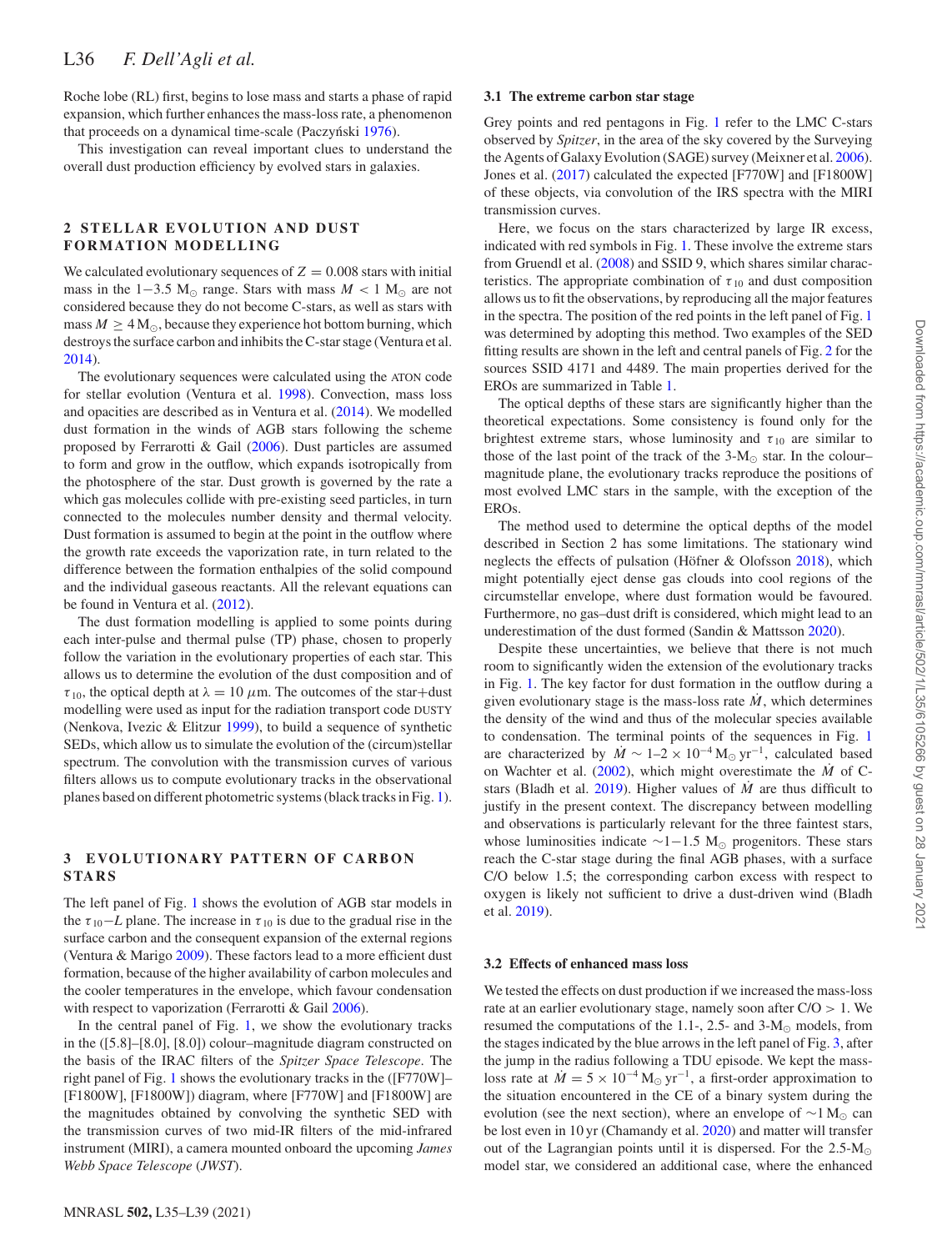<span id="page-2-0"></span>

**Figure 1.** Left: the evolution of stars of different mass in the  $\tau_{10}$ –*L*/L<sub>O</sub> plane. Red pentagons indicate the optical depths and magnitudes of the ERO sources, obtained by SED fitting. Open blue points refer to the evolution of 1.1 M<sub>\o</sub> (square), 2.5 M<sub>\o</sub> (triangle) and 3.0 M<sub>\o</sub> (diamond) when assuming an enhanced mass-loss rate immediately after the beginning of the C-star phase or in a more advanced stage (full green triangles). Central and right: the evolutionary tracks (black solid lines), LMC C-stars from the SAGE-Spec data base (Kemper et al., [2010;](#page-4-24) grey points) and ERO sources (red pentagons) in the colour–magnitude ([5.8]–[8.0], [8.0]) and ([F770W]–[F1800W], [F1800W]) planes, respectively. The evolutionary points found when assuming an enhanced mass-loss rate (blue points with dashed lines), simulating the CE phase, are reported in both panels. Open pentagons refer to SSID 190 and SSID 125.

<span id="page-2-1"></span>

Figure 2. IRS SED of SSID 4171 (left panel), SSID 4489 (centre) and SSID 190 (right) indicated with black lines and the best fit (red lines), obtained with the optical depth and the dust mineralogy reported in the figures. Photometry from IRAC and MIPS is indicated with green diamonds.

<span id="page-2-2"></span>**Table 1.** Summary of the interpretation of the stars discussed in this work: *Spitzer* and IRAC/ERO name, coordinates, luminosity, optical depth, percentages of the different dust species (in order: solid carbon, silicon carbide, magnesium sulphide, graphite), initial mass and age.

| <b>SSID</b> | <b>IRAS/ERO</b> name | $RA$ (deg) | $Dec.$ (deg) | $L/L_{\odot}$ | $\tau_{10}$ | $\%$ (C) | $\%$ (SiC)     | $\%$ (MgS)     | $\%$ (graph) | $M_{\rm init}/M_{\odot}$ | Age $(Gyr)$ |
|-------------|----------------------|------------|--------------|---------------|-------------|----------|----------------|----------------|--------------|--------------------------|-------------|
| 4185        | IRAS 05042-6827      | 76.0233    | $-68.3945$   | 5200          | 6.2         | 67       | 25             |                | 6            | $1.1 - 1.2$              | $5.0 - 7.0$ |
| 4299        | IRAS 05187-7033      | 79.5488    | $-70.5075$   | 9800          | 5.3         | 79       | $\Omega$       | 0              | 21           | $2.5 - 3.0$              | $0.4 - 0.6$ |
| 4308        | IRAS 05191-6936      | 79.7016    | $-69.5596$   | 7000          | 5.6         | 64       | 22             | 2              | 12           | $2.0 - 2.5$              | $0.6 - 1.0$ |
| 4415        | IRAS 05260-7010      | 81.4193    | $-70.1409$   | 4700          | 6.6         | 68       | 18             | 2              | 12           | $1.1 - 1.2$              | $5.0 - 7.0$ |
| 4171        | ERO 0502315          | 75.6312    | $-68,0934$   | 8200          | 6.3         | 68       | 19             | 3              | 10           | $2.0 - 2.5$              | $0.6 - 1.0$ |
| 4489        | IRAS 05305-7251      | 82.4079    | $-72.8314$   | 5100          | 4.3         | 53       | 40             | 3              | 4            | $1.1 - 1.2$              | $5.0 - 7.0$ |
| 4781        | IRAS 05509-6956      | 87.6091    | $-69.9342$   | 10 200        | 5.2         | 68       | 27             | 3              | $\bigcap$    | $2.5 - 3.0$              | $0.4 - 0.6$ |
| 9           | IRAS 04518-6852      | 72.9192    | $-68.7930$   | 5200          | 3.4         | 75       | 14             |                | 6            | $1.1 - 1.2$              | $5.0 - 7.0$ |
| 65          | IRAS 05133-6937      | 78.2576    | $-69.5642$   | 6200          | 7.1         | 76       | 20             | $\mathfrak{D}$ | $\bigcap$    | $1.5 - 2.0$              | $1.0 - 2.0$ |
| 125         | IRAS 05315-7145      | 82.6853    | $-71.7167$   | 9000          | 2.3         | 62       | 14             | 2              | 24           | $2.0 - 2.5$              | $0.6 - 1.0$ |
| 190         | IRAS 05495-7034      | 87.2504    | $-70.5562$   | 12 200        | 3.4         | 83       | $\mathfrak{D}$ | $\mathfrak{D}$ | 15           | $3.0 - 3.5$              | $0.3 - 0.4$ |

mass loss is assumed from a later stage (green arrow in Fig. [3\)](#page-3-0). We model dust formation as in the spherical, single-star evolution (SSE), although the time-scale of the events is so short that the details of the nucleation processes that lead to the formation of the seed particles on which dust grains grow might be different. Besides, neglecting the non-spherical structure of the outflow might lead to an overestimation of the  $\dot{M}$  required to account for the observed IR emission (Sloan et al. [2016;](#page-4-8) Wiegert et al. [2020\)](#page-4-26). These points deserve further investigation in the future. Despite this, CE evolution appears to be a good candidate to justify the dust emission of these EROs, because the higher mass loss favoured by the CE interaction increases the density of gaseous molecules available to form dust, consistently with the study by Glanz & Perets  $(2018)$ , who showed that efficient dust production takes place following CE interaction.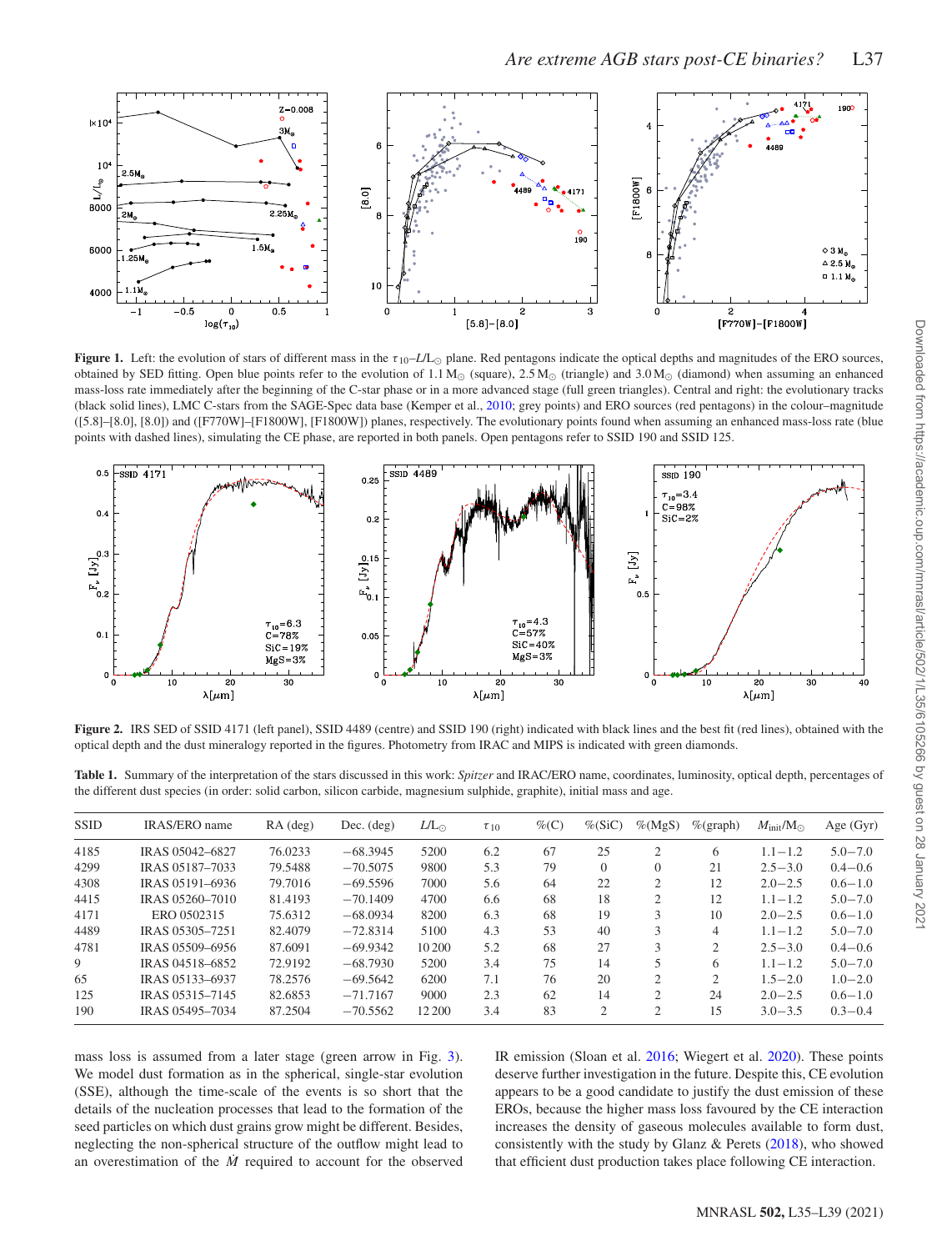<span id="page-3-0"></span>

**Figure 3.** Left: variation of the radius of initial mass models 1.1, 2.5 and 3  $M_{\odot}$ , as a function of the current mass of the star. Arrows mark the beginning of the C-star phase (red) and when the star rapidly expands (blue and green), due to the surface carbon enrichment. Right: orbital period evolution, intended as the initial period of a binary in which the AGB fills the RL at each point of mass along its SSE. Solid and dashed lines refer to the cases in which the companion mass is 0.6 and 0.8  $M<sub>o</sub>$ , respectively. If contact occurs at the indicated points (blue or green arrows), a CE evolution and rapid shrinking of the period is expected. A magenta line marks the period of the system if the contact would occur when the  $1.1 \text{-} M_{\odot}$  star is at the tip of the RGB.

The evolution of the tracks in Fig. [1](#page-2-0) during the enhanced mass-loss phase (blue and green points) reproduces the observed locations of EROs. The reddest objects are better reproduced by the models where the enhanced mass loss is started later (green triangles), because the higher surface carbon favours a larger dust production. In the  $3-M_{\odot}$ case, the use of the higher *M* does not change  $\tau_{10}$  in a meaningful way. This is because the surface carbon mass fraction at the point when we assumed the large  $\dot{M}$  is three times smaller than during the final phases of the 'standard' case, corresponding to the reddest point of the evolutionary track; this effect counterbalances the higher *M*. This is also the reason why the dust yields of 2.5−3 M<sub> $\odot$ </sub> stars are unchanged with respect to the SSE (see fig. 10 in Ventura et al. [2014\)](#page-4-13). Conversely, in  $1.1-M_{\odot}$  stars, in which the CE phase begins towards the end of the AGB, the C dust produced is two times higher.

The spectra of SSID 125 and 190 (see Fig. [2](#page-2-1) for the latter source) show up dissimilarities with the other sources discussed here. From the interpretation of their SEDs, we find dust temperatures ∼300 K, much cooler than the other stars, and optical depths  $\tau_{10} \sim 2-3$ , the lowest reported in Table [1.](#page-2-2) These results might indicate that the primary has started the post-AGB evolution, with the dusty region moving away from the central star (Groenewegen & Sloan [2018\)](#page-4-9).

## **4 COMMON ENVELOPE EVOLUTION: HOW TO REACH HIGH MASS LOSS AT AN EARLIER PHASE**

In the previous section, we describe how the large IR emissions can be obtained via the occurrence of very large mass-loss rates earlier during the AGB phase, even as soon as C/O *>* 1. In this section, we explore a plausible situation that may produce this effect.

In fact, if the AGB star is in a binary system, its evolution may be affected by the presence of the companion. The basic subdivision of binary interaction made by Paczyński ([1971\)](#page-4-28) classifies as 'case C' the evolution of a binary when the primary component (the most massive star) fills its RL and begins mass exchange during the AGB phase. As a reaction to mass loss, the stellar radius of a donor that has a deep convective envelope increases, while the binary separation

MNRASL **502,** L35–L39 (2021)

decreases when mass is transferred to the less massive companion. Thus, mass is lost from the AGB star at very high rates, while the cores of the two components spiral towards each other in a CE phase (Paczyński [1976\)](#page-4-12). Note that pre-CE binary interaction has generally negligible consequences for the CE event. The binary interaction occurs when the systems have orbital period  $P_{\text{orb}}$  of years, but the orbital angular momentum transfer from the inner cores to the outer layers is so large that the final period may be in the range of days or even hours (e.g. Willems & Kolb [2004\)](#page-4-29). The shortest *P*orb post-CE systems will be the progenitors of cataclysmic binaries (CBs), in which a low-mass quasi-main-sequence star (the previous secondary star) is now the component filling the RL and transferring mass to the (former primary) white dwarf (WD). The existence of binary nuclei of planetary nebulae (see Jones & Boffin [2017\)](#page-4-30) has confirmed the scheme, and the properties of the remnant post-CE binary and CB population have been explored in several population synthesis models (e.g. Willems & Kolb  $2004$ ).<sup>1</sup>

Full consideration of the effect of the wind mass loss from the AGB star and of the structural details of the AGB envelopes and the effect of TPs may be important to understand which systems evolve into stable case C evolution (Pastetter & Ritter [1989\)](#page-4-31) and to outline the precise evolutionary boundaries for which the present proposal is feasible. However, for this study we are interested mainly in those systems: (i) that suffer unavoidable CE evolution; (ii) that are already C-stars; (3) where the CE allows the required dust density production to be met, which is not allowed during the SSE.

### **4.1 Stellar radius evolution**

The main parameter determining whether the AGB star will evolve into a RL contact is the evolution of the stellar radius. In our case, the

<sup>1</sup>Not all post-CE binaries evolve into the interacting stage, and research is now ongoing (e.g. Wijnen, Zorotovic & Schreiber [2015\)](#page-4-32) to understand why the average mass of the white dwarf (WD) components of CBs are much larger (∼0.8 M<sub>☉</sub>) than the average mass of carbon–oxygen WD remnants of post-CE binaries, ~0.6 M<sub>☉</sub> (Zorotovic, Schreiber & Gänsicke [2011\)](#page-4-33), which is also the typical WD mass remnant of our proposed evolution.